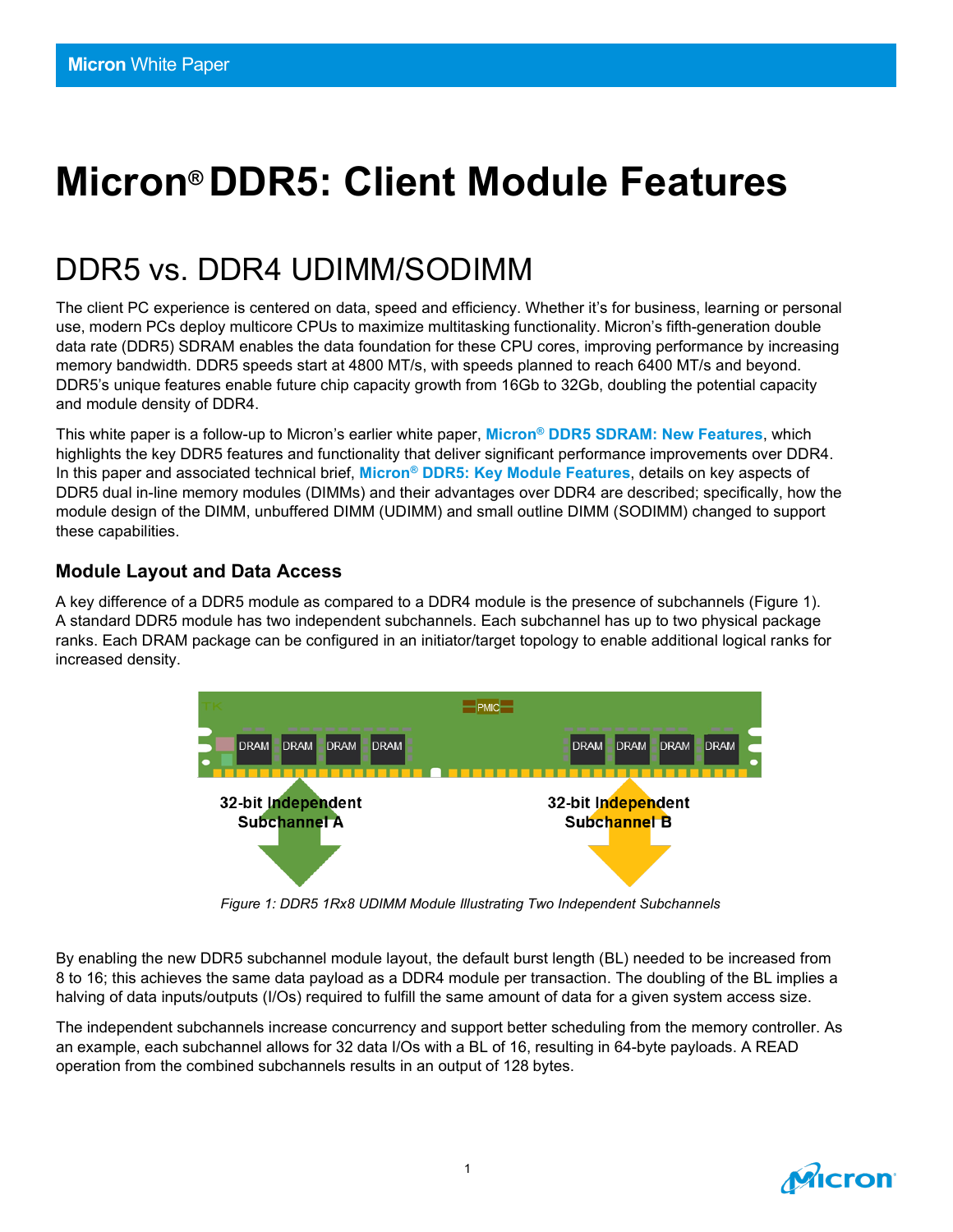### **Voltage Regulation on the Module**

Historically, power management has been done on the motherboard. DDR5 modules introduce local voltage regulation on the module. The voltage regulation is achieved by a power management integrated circuit (PMIC). The PMIC provides the brains of a smart voltage regulation system for the DDR5 DIMM, enabling configurability of voltage ramps and levels as well as current monitoring. The introduction of the PMIC enables on-DIMM threshold protection, as well as additional features such as error injection capabilities, programmable power-on sequence and power management. Additionally, the presence of the PMIC on the module enables better power regulation and reduces complexity of the motherboard design by reducing the scope of DRAM power delivery network (PDN) management. 



*Figure 2: DDR5 Client PMIC (Basic Diagram)*

### **Sideband Access**

DDR5 introduces sideband access to non-DRAM module bill-of-materials (BOM) active components. The sideband access is based on the MIPI I3C<sup>®</sup> sideband communication protocol with backward compatibility to I2C. Due to the growth in the number of active components on a DDR5 module, a serial presence detect (SPD) hub has been introduced. The SPD hub acts as a target to the system host sideband and as an initiator to the remaining active DIMM components. The SPD hub also contains the programmable read-only memory (PROM) pertaining to the SPD. The I3C protocol also scales up the bandwidth on the sideband bus. The SPD hub interacts with the external controller and decouples the load of the internal bus from that of the external control bus, while providing local access to the PMIC.



*Figure 3: DDR5 Client SPD Hub (Basic Diagram)*

### **SPD Hub with Optional Temperature Sensor on DIMM**

The new SPD hub on DDR5-based UDIMMs and SODIMMs provides an optional temperature sensor the system can access via the sideband I3C bus. For client systems, this is an optional module-level feature that varies depending on the SPD hub selected by the module supplier. Communication with the temperature sensor can be accomplished via the sideband I3C bus and can reduce traffic needed on the system in-band subchannels to monitor temperature update flags from each DRAM, such as when a temperature threshold is approaching. Systems can use the thermal data feedback from the sensor to change the system fan speed so that the temperature doesn't throttle DIMM memory performance.

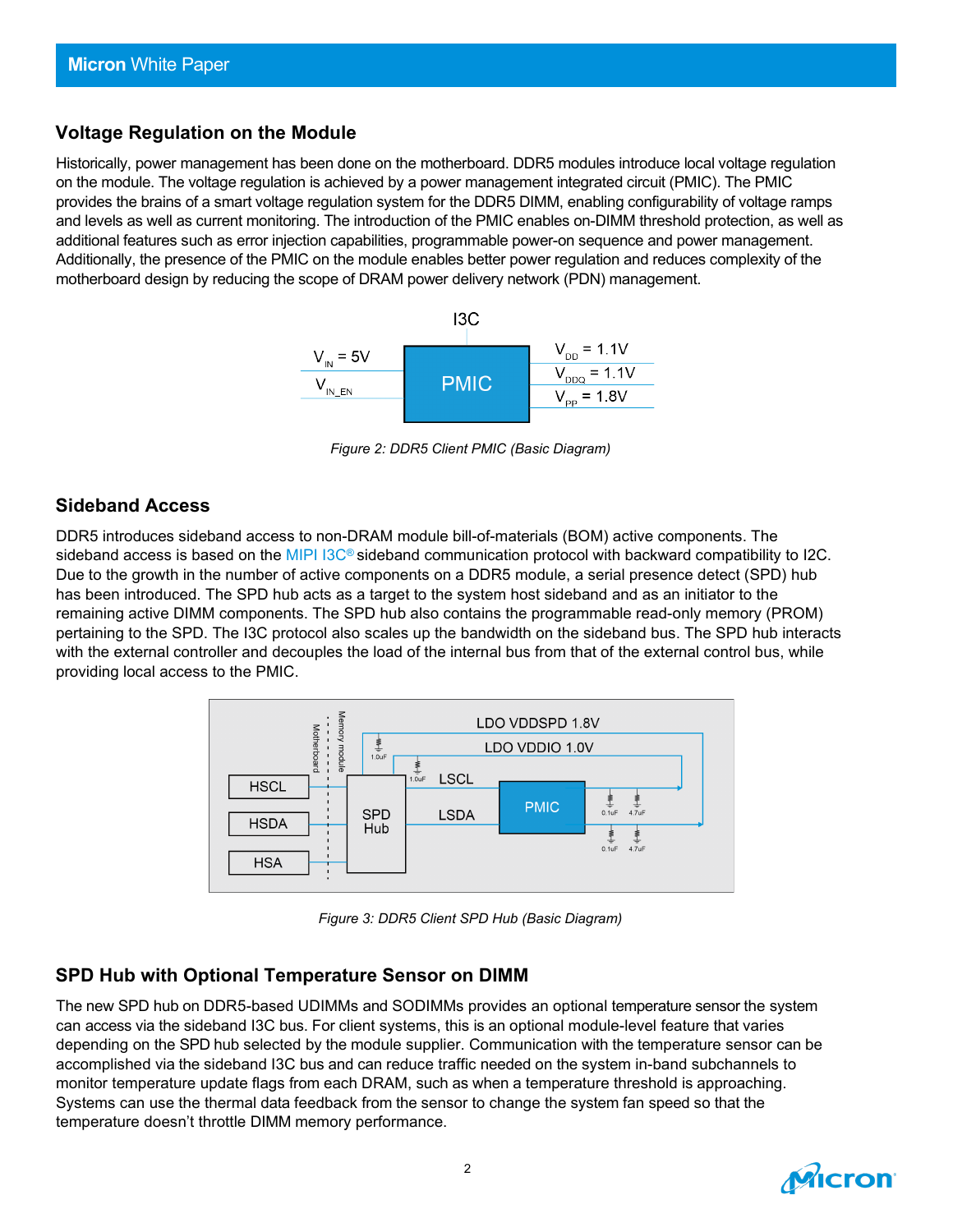# Architectural Effects on UDIMM/SODIMM Pin Definition

Several functional and architectural changes were made to DDR5 UDIMM/SODIMMs to maintain the same or similar edge card pin counts found on DDR4 UDIMM/SODIMMs, while delivering significant performance increases and signal integrity improvements over DDR4 designs (such as mirror [MIR], described below).

Including a different power delivery solution on the DIMM and adding a command/address (CA) bus definition have freed up additional pins for isolation enhancements. These changes appear in the pin definition differences between a standard DDR5 UDIMM and a DDR4 UDIMM (Table 1) as well as between a standard DDR5 SODIMM and a DDR4 SODIMM (Table 2).

### **Table 1: Pin Differences Between DDR5 and DDR4 UDIMMs**

| <b>UDIMM Pin Condition Changes</b>  |                              |               |                                                              |  |
|-------------------------------------|------------------------------|---------------|--------------------------------------------------------------|--|
| <b>Pin Type</b>                     | DDR <sub>5</sub>             | DDR4          | <b>Description</b>                                           |  |
| Voltage at drain (V <sub>DD</sub> ) | $3 - 5V$ (bulk)              | $26 - V_{DD}$ | Reduces overall power pins                                   |  |
| Voltage at source $(V_{ss})$        | 122                          | 94            | Increased ground for SI; signals are all $V_{SS}$ referenced |  |
| $V_{TT}/V_{PP}/V_{REF}/V_{DDSPD}$   | 0                            | 9             | PMIC supports all these rails                                |  |
| <b>Command/Address</b>              | $2 \times 13 + 4 \text{ CS}$ | $27 + 2$ CS   | 13 CA pins per subchannel plus chip select (CS) pins         |  |
| Data I/Os                           | 64                           | 64            | DDR5 data bus has separate subchannels                       |  |

### **Table 2: Pin Differences Between DDR5 and DDR4 SODIMMs**

| <b>SODIMM Pin Condition Changes</b>  |                              |             |                                                              |  |
|--------------------------------------|------------------------------|-------------|--------------------------------------------------------------|--|
| <b>Pin Type</b>                      | DDR <sub>5</sub>             | DDR4        | <b>Description</b>                                           |  |
| Voltage at drain $(V_{DD})$          | $3 - 5V$ (bulk)              | $19 - VDD$  | Reduces overall power pins                                   |  |
| Voltage at source (V <sub>ss</sub> ) | 112                          | 94          | Increased ground for SI; signals are all $V_{SS}$ referenced |  |
| $V_{TT}/V_{PP}/V_{REF}/V_{DDSPD}$    | 5                            | $\Omega$    | PMIC supports all these rails                                |  |
| <b>Command/Address</b>               | $2 \times 13 + 4 \text{ CS}$ | $27 + 2 CS$ | 13 CA pins per subchannel plus chip select (CS) pins         |  |
| Data I/Os                            | 64                           | 64          | DDR5 data bus has separate subchannels                       |  |

Reducing the number of power rail pins required on the UDIMM and SODIMM card edge enables more Vss ground pins to be added to improve DDR5 Vss-referenced signal crosstalk and other signal-integrity challenges caused by increasing the overall system bandwidth.

DDR5 components have also introduced the MIR pin. When the MIR pin is HIGH, the DDR5 SDRAM internally swaps even-numbered CA balls with the next higher odd-numbered CA balls. This swap is symmetrical across the gap of columns in the middle of the DRAM package, as shown in Figure 4. This swap allows for minimal trace stubbing of the CA nets to DRAMs on opposite sides of the module for "clamshell" placement of DRAMs on the front and backside of the DIMM printed circuit board (PCB). Components on the front side of a module would have the MIR pin strapped in an opposite state from the component on the backside of the module.

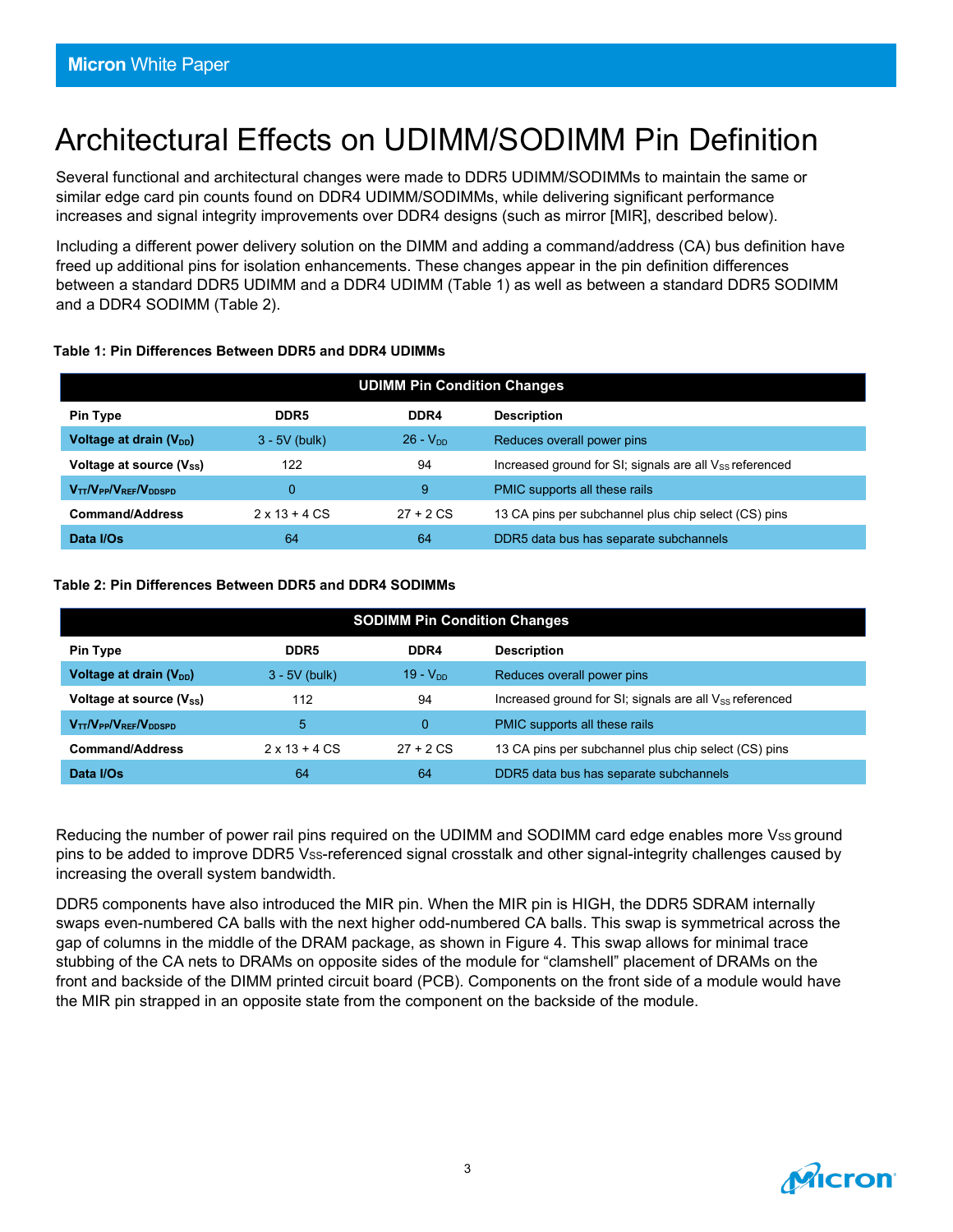Figure 4 shows MIR pin-enabled, CA ball pair examples: CA2 swaps with CA3 (not CA1); CA4 swaps with CA5 (not CA3).



*Figure 4: Pin Swaps on a MIR-enabled DDR5 Component*

# DDR5 On-Die Termination

DDR5 module designs incorporate the same basic routing topologies for all I/O, address, control/command and clock signals as DDR4:

- The familiar input/output (DQ) and input/output strobe (DQS) pins are all direct-routed from the edge connector or data buffer.
- Clock, command and address pins are fly-by routed.

The difference is with the termination method: DDR5 uses on-die termination (ODT) instead of discrete termination used on DDR4.

- DDR4 uses discrete termination resistors on the modules/boards for command clock (CK), chip select (CS), command/address (CA) and other control pins.
- DDR5 adds the benefit of programmable ODT for CK, CS and CA, as well as a per-device configurable CA\_ODT pin.

The CA ODT pin is a new feature on each DDR5 SDRAM device that enables the last DRAM on a CS, CA, or CK net to have a comparatively strong ODT setting (40/80 ohms), while all remaining DRAM on the CS, CA, or CK net have weak or disabled (ODT) settings (disabled/480 ohms) (Figure 5).

The CA\_ODT pin can be tied/strapped HIGH or LOW on the board/DIMM to enable one of two different groupings, which have mode register-programmable ODT levels. Typical DIMM or board usage applies a weak termination setting to Group A (devices nearer to the controller) and a stronger termination setting to the Group B (device at the end of the fly-by routing).



*Figure 5: DDR5 Additional Routing Technologies*

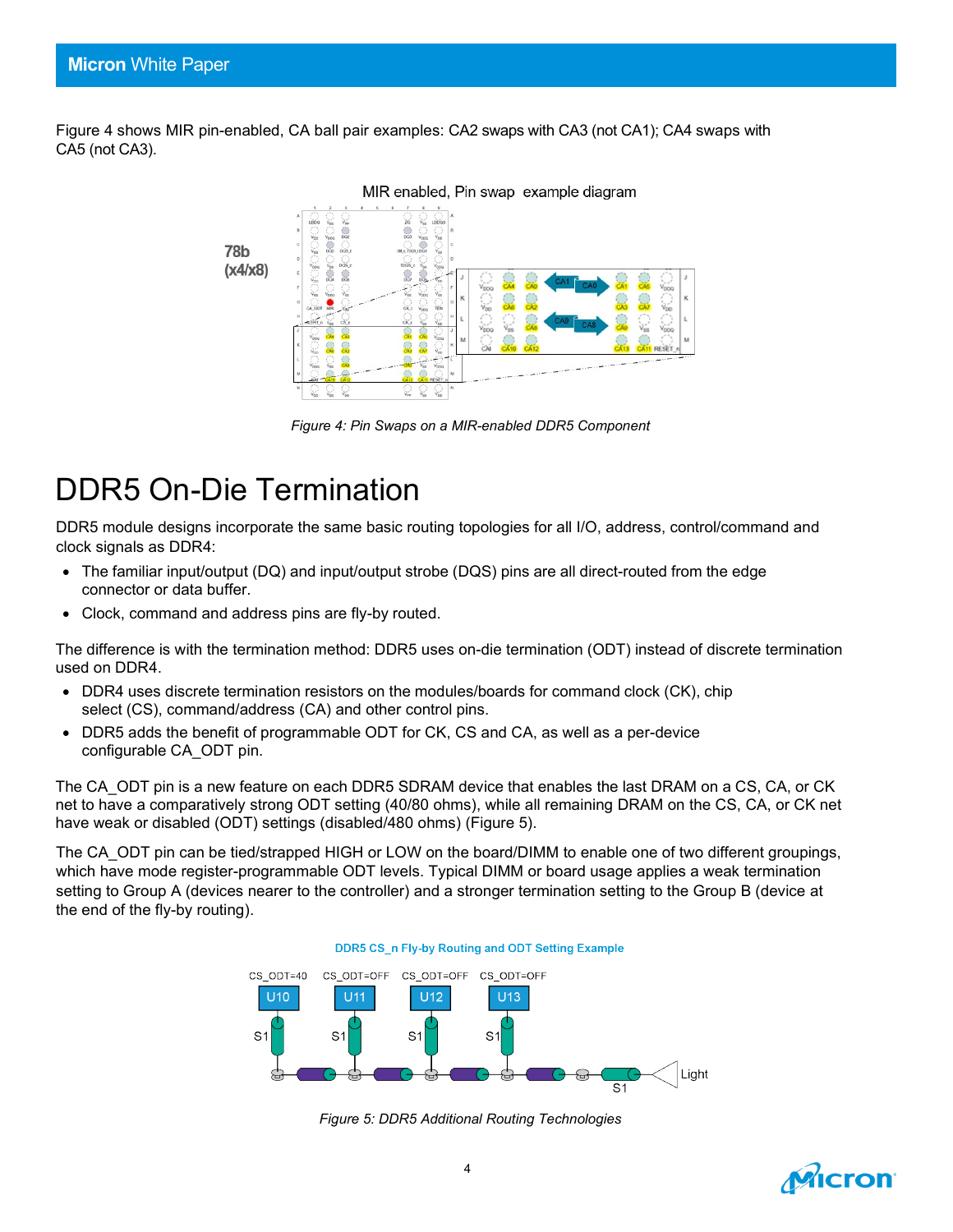# CS, CA, DQ and DQS Bus Training

Along with ODT benefits to help with fly-by routes on the DIMM/board, DDR5 also adds abilities to train the CS and CA buses.

Typical bus routing variations inherent in a DIMM/board design between signal busses and reference signals, such as the CS or CA versus clock pin or DQs to DQS, drove to include these innovative solutions to train out differences.

# Chip Select Training Mode

On entering chip select training mode (CSTM), the system drives continuous no-operation (NOP) commands on the bus. CSTM along with NOP commands on the CA bus ensures no invalid commands are sent to the DRAM.

The CS signal sweeps while capturing multiple samples of four continuous CS states, which are clock-sampled and evaluated. If the evaluated four-state sample is equivalent to 0-1-0-1, the CSTM sets DQ pins to a LOW state. All samples that are not equivalent to 0-1-0-1 cause DQs to be set to a HIGH state. Training multiple device CS windows without exiting CSTM helps to compromise the CK-to-CS timing relationship. Adjusting the CS timing window per device improves margins and stability.

# Command/Address Training Mode

Command/address training mode (CATM) enables training the CA net without risk of invalid commands being sent to the DRAM. After entering CATM, multiple iterations of the CA bus are sent, with a seed of only one pin in the bus in a HIGH or LOW state. The bus is sampled and the exclusive-or (XOR) gate is evaluated. An XOR evaluation outcome that is equal to 1 sets the DQ pins to a LOW state; all other evaluation outcomes will be equal to 0 and the CATM will set the DQ bus to a HIGH state.

Each device on the module or board is trained to maximize CA bus pin windows. The overall benefit of this training is an increased CA signal window and improved bus stability during operation.

# DQ and DQS Training

DQ and DQS training is done in a multiphase set of routines using newly defined features and functions. These individual routines, such as read training, read preamble training and write level training, align DQS pins to DQ pins and center-align these to a reference clock. The Duty Cycle Adjuster (DCA) feature can be used to adjust for improved alignment between the DQS and DQ internal signals. The DQ and DQS transmitters (Tx) / receivers (Rx) are then trained using new multitap decision feedback equalization (DFE) settings to adjust for crosstalk and noise on each subchannel and improve data eye width.

VrefDQ global and per-bit training is used to adjust the signal for data eye height. To combat the effects of voltage and temperature shifts on the DRAM, a DQS interval oscillator helps signal to the system when it may need to retrain. These methods and new features are used to accommodate the stringent bit error rate (BER) eye metric required as data rates increase.